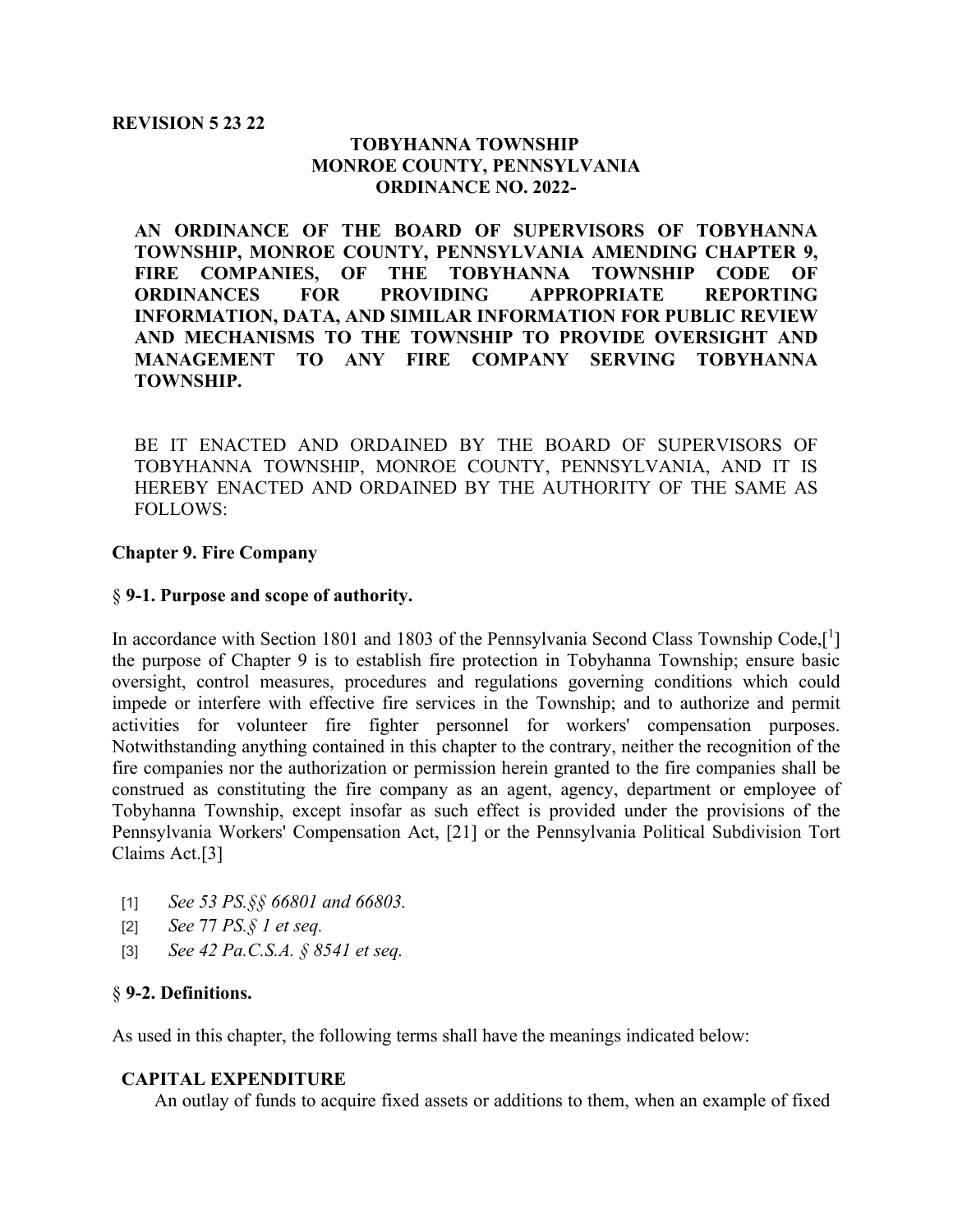assets may be major road and highway repairs; road rebuilding projects; parking lot construction; sidewalk and pedestrian paths; stormwater drainage and storm management facilities; construction of public buildings and similar permanent structures; major building improvement and infrastructure systems in public buildings; the purchase of public land; the purchase of major equipment; engineering or architectural studies and services related to a public improvement; and all outlays financed by long-term debt. In Tobyhanna Township a capital expenditure typically is an item that costs in excess of \$4,000 and has a useful life of multiple years.

#### **FIRE BOARD**

A group of appointed officials organized on a temporary basis by the Board of Supervisors for the general purposes of appropriately overseeing and coordinating the management of a fire company recognized in Chapter 9 but has failed to comply with the requirements of Chapter 9 and has been found by the Board of Supervisors to be delinquent and unable to provide adequate fire protection services to the Township. Specific tasks and duties of the Fire Board are established by resolution of the Board of Supervisors, which may include but may not be limited to providing for the improvement, advancement, and development of the fire services within a delinquent fire company and/or establish funding priorities and mechanisms and to do any and all necessary business for the delinquent fire company to provide adequate fire service in the Township.

#### **FIRE COMPANY**

Any organized fire company which responds in Tobyhanna Township for the purpose of extinguishment of a fire or other emergency involving protection of life and/or property or when its assistance has been requested by the officer in charge of the incident.

### **FIRE COMPANY VEHICLES**

Any motor vehicle controlled by a volunteer fire company, the principal purposes of said vehicle being the fighting of fires or supplying of related services including emergency services. Essential fire company vehicles include those such as a Class A pumper, rescue vehicle, tanker, ladder truck as well as Brush, Utility, Command, Traffic and Multi-Purpose vehicles. All other vehicles are nonessential in nature. Vehicles shall be listed on the inventory provided to Board of Supervisors as discussed herein.

#### **FIRE POLICE**

A Pennsylvania Special Fire Police Officer is a member of a volunteer fire company empowered by the municipality to handle emergency situations throughout the Commonwealth of Pennsylvania.

#### **JUNIOR MEMBERS OF A VOLUNTEER FIRE DEPARTMENT**

A youth development program run by the fire department. The objective of such a program is to provide training for young men and women interested in serving their community and preparing to become active fire fighters upon reaching the age of eighteen (18). Pennsylvania Child Labor Laws define what minors under the age of 18 may and may not participate in.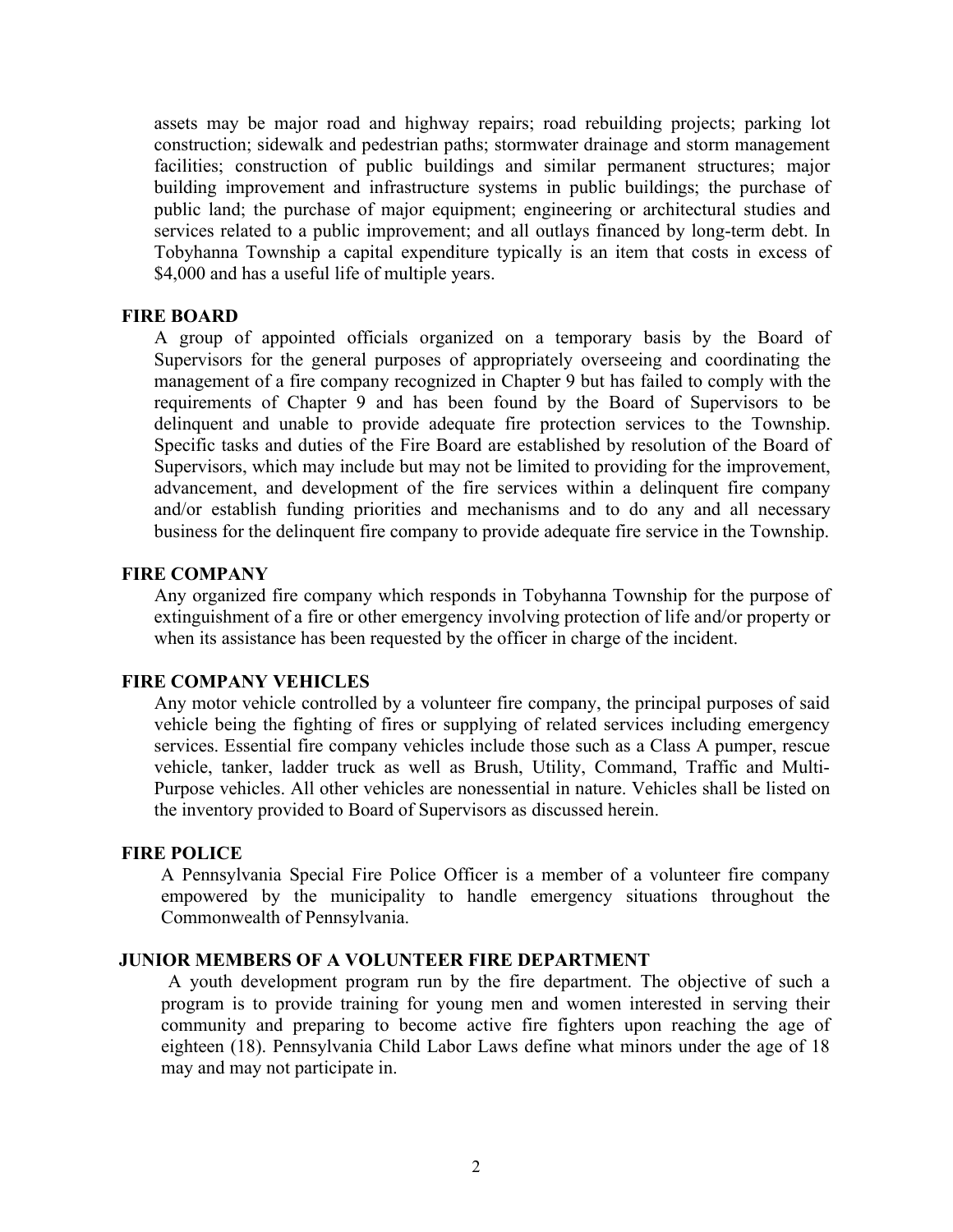### **MUTUAL AID**

A formal or informal agreement by two or more fire companies to agree to cooperatively provide upon request such aid, fire protection and suppression personnel and to make available such equipment or facilities as may be needed for the suppression of fires or the duties and responsibilities associated with saving lives and property within the jurisdictional areas of the requesting department; provided that the personnel, equipment or facilities requested are not otherwise required within a fire company's jurisdiction.

### **NFPA**

National Fire Protection Association.

### **OFFICER IN CHARGE**

The officer in charge of the fire company or designee in whose district the emergency occurs or, in his absence, the next ranking officer following the chain of command established by the rules of the fire company in whose district the emergency occurs.

### **VOLUNTEER FIRE COMPANIES**

A fire company organized, recognized and existing under the laws of the Commonwealth of Pennsylvania and authorized to act within Tobyhanna Township.

### **VOLUNTEER FIRE FIGHTER**

An active member, including probationary members, of a volunteer fire company who is a member in good standing of said volunteer fire company.

#### § **9-3. Fire companies recognized.**

The Tobyhanna Township Volunteer Fire Company and the Pocono Summit Volunteer Fire Company (hereafter "fire companies") organized and existing in the Township of Tobyhanna, Monroe County, Pennsylvania, are hereby designated as the officially recognized fire company for the Township.

#### § **9-4. Authorized duties and permitted activities of fire company.**

Volunteer fire fighters in Tobyhanna Township, including fire police, junior fire fighters, and any paid firefighter who performs the services of a volunteer firefighter during off-duty hours, are deemed to be Tobyhanna Township employees only when actively engaged in authorized duties as fire fighters; or while going to or returning from a fire emergency call which the fire company attended, including travel from and the direct return to a firefighter's home, place of business or other place when he/she shall have been when call or alarm was received. The authorized duties and activities listed in Chapter 9, § 9-4, are the sole duties and activities authorized by the Board of Supervisors of Tobyhanna Township to be performed by volunteer fire companies or their members. Any other activities performed by volunteer fire companies, or their members shall be deemed as outside of the scope of the office or duties of volunteer fire companies and undertaken at the sole risk of the company and individual members, unless authorized in writing by the Board of Supervisors. Authorized duties and activities are as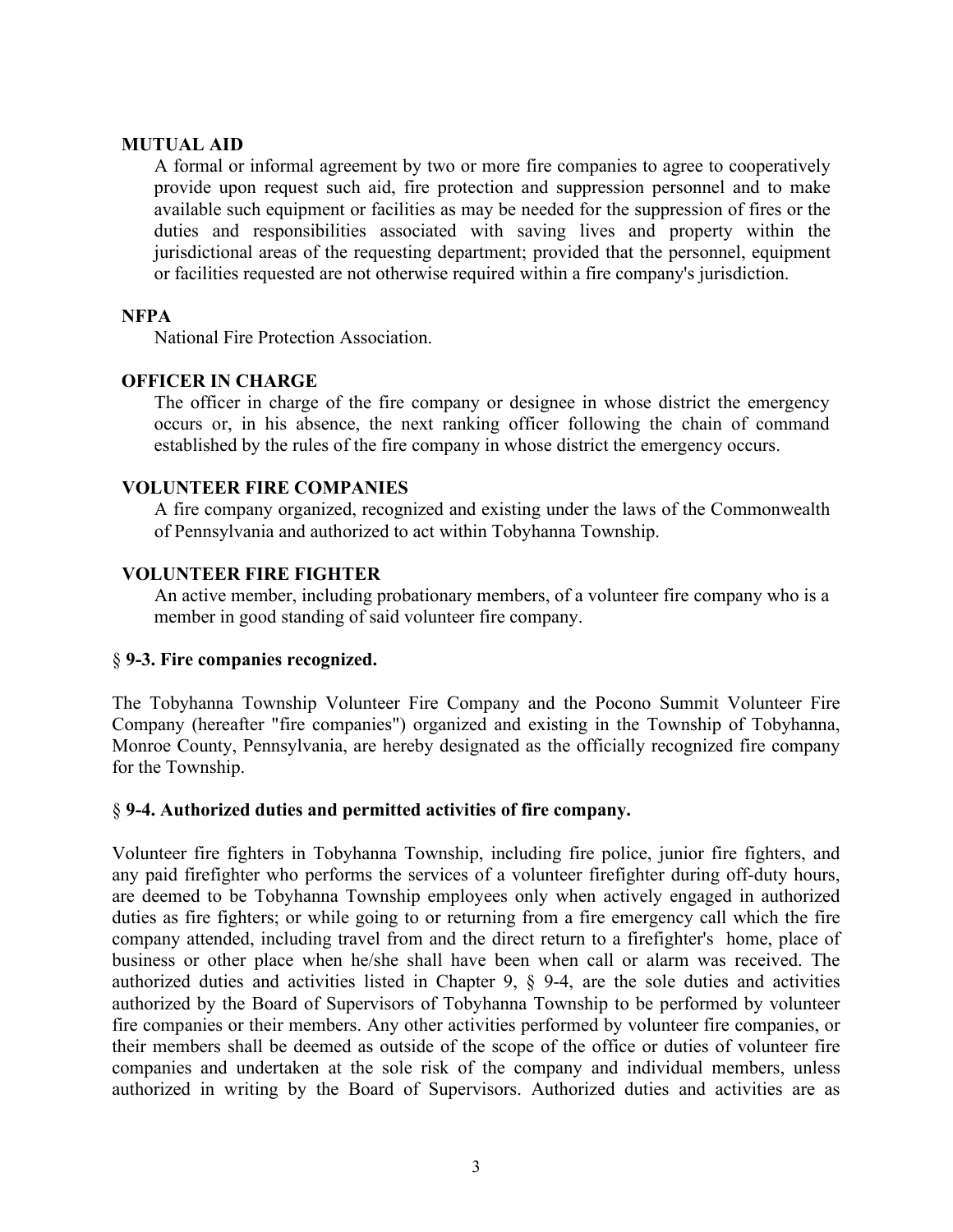### follows:

- A. The fire company is hereby authorized to provide such services to the Township as may be necessary for the protection of property and persons situated therein, which include, by way of example and not of limitation, the extinguishment and prevention of loss of life and property from fire, motor vehicle accident, medical emergencies, hazardous materials incidents and other dangerous situations.
- B. The fire company is permitted to provide nonemergency and public service functions to the Township, such as, by way of example and not of limitation, removing water from property after storms and assisting in the removal, abatement and prevention of damage or injury to persons or property, whether through natural causes or man-made situations.
- C. The fire company is permitted to conduct and participate in such training activities and drills, either within or outside of the Township, as may be deemed necessary by the officer of the fire company to maintain proficiency in providing services.
- D. The fire company is generally permitted to respond to calls and provide services to municipalities outside of the Township with which it maintains mutual response agreements.
- E. The fire company is permitted to engage in inspections and tours of private property, when invited, for fire prevention, planning and training purposes, preplanning, public education programs, testing of fire protection equipment or systems, open houses, and other fire prevention activities, when authorized by the Officer in charge or his/her designee.
- F. The fire company may conduct scheduled special work details at fire stations related to maintenance activities and recruitment programs.
- G. Engage in fund-raising activities for the fire company when authorized by an officer or officers of the fire company and attend parades and similar civic activities when authorized by the Board of Supervisors.
- H. The fire company may not enter into any agreement with municipalities or fire companies, other than mutual aid contracts, located outside of the jurisdictional limits of Tobyhanna Township without written permission from the Tobyhanna Township Board of Supervisors.
- I. Junior Fire members may participate in all aspects of fire suppression training except interior live fire extinguishment, rescue training, water supply training, safety training wildland firefighting and wilderness search and rescue training. Training activities involving entry into a hazardous atmosphere are excluded from the permitted activities. Volunteer Fire Companies may regulate the junior firefighting program of their department but must adhere to all Pennsylvania labor laws.

### § **9-5. Other activities of members.**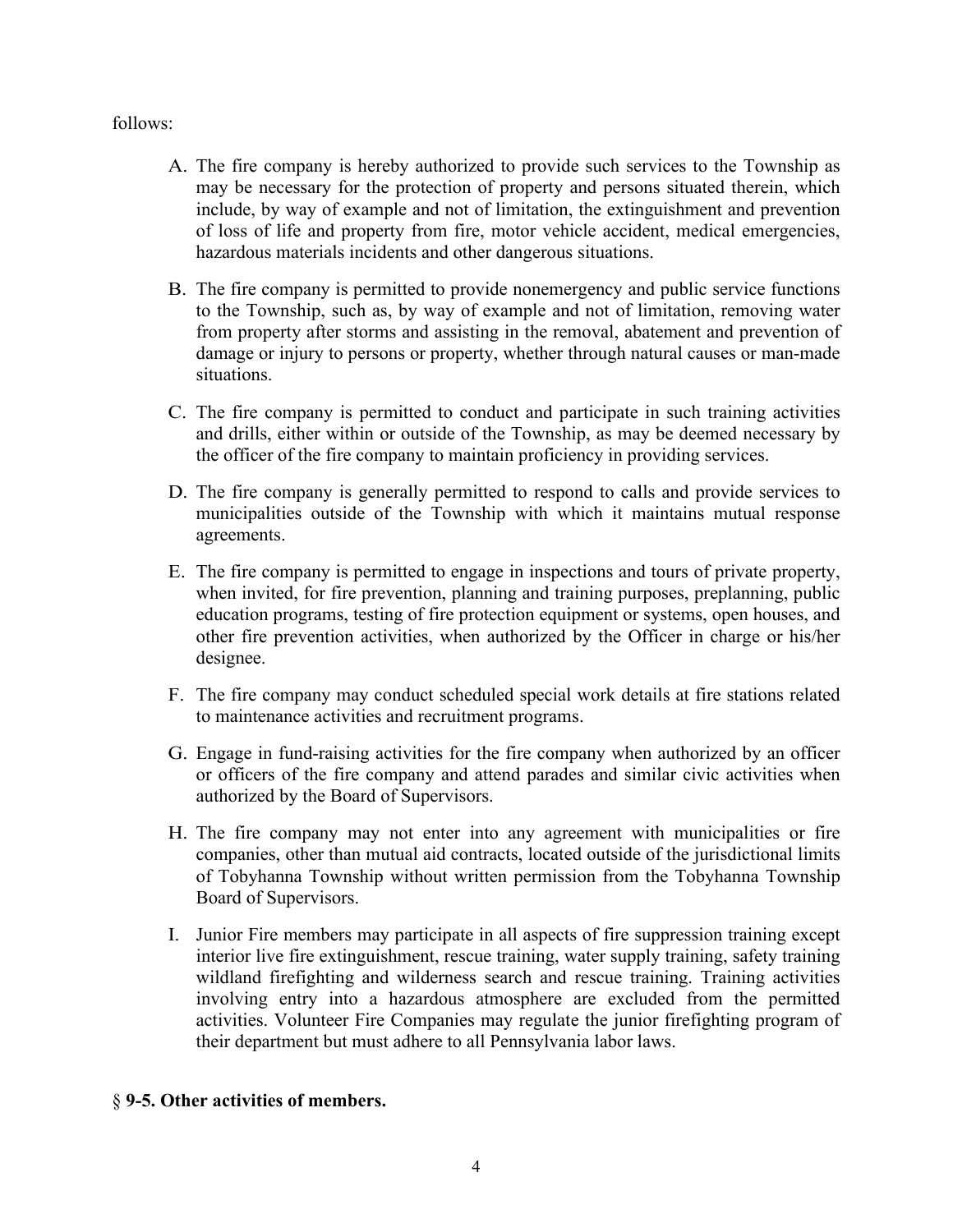In addition to actually participating in the activities of the fire companies as authorized in § 9-4 above, the members of the fire companies are also authorized by the Township to do all necessary activities as set by the officer in charge of the Department or the Board of Supervisors

## § **9-6. Interference with fire-suppression forces.**

- A. Interference with volunteer fire company operations. In accordance with Pennsylvania Title 18 and this chapter, it shall be unlawful to interfere with, attempt to interfere with, conspire to interfere with, obstruct or restrict the mobility of, or block the path of travel of any volunteer fire company emergency vehicle in any way or to interfere with, attempt to interfere with, conspire to interfere with, obstruct or hamper any volunteer fire company operation.
- B. Compliance with orders. A person shall not willfully fail or refuse to comply with any lawful order or direction of the officer in charge or designee to interfere with the compliance attempts of another individual.
- C. Vehicles crossing fire hose. A vehicle shall not be driven or propelled over any unprotected fire hose of a fire company when laid down on any street, alleyway, private drive or any other vehicular roadway without the consent of the officer in charge or designee of said operation.
- D. Unlawful boarding or tampering with fire company emergency equipment. A person shall not, without proper authorization from the officer in charge or designee of said fire company emergency equipment, cling to, attach himself to, climb upon or into, board or swing upon any fire company emergency vehicle, whether the same is in motion or at rest, sound the siren, horn, bell or other sound-producing device thereon or manipulate or tamper with or attempt to manipulate or tamper with any levers, valves, switches, starting device, brakes, pumps or any equipment or protective clothing on or a part of any fire company emergency vehicle.

# § **9-7. Control of equipment and funds.**

- A. All tax revenue appropriations made by Tobyhanna Township to or for the use of the fire company, whether of money or property, and all equipment purchased by the fire company by use of such appropriations or purchased by Tobyhanna Township for use by the fire company, shall be deemed to be and shall continue to be the property of Tobyhanna Township. It is recognized that Pocono Summit Volunteer Fire Company owns certain vehicles, as per a listing provided to the Township, that are exempt from this section.
- B. None of the fire apparatus or capital equipment owned by the fire companies or by Tobyhanna Township shall be permanently removed or sold without the consent of the Board of Supervisors of Tobyhanna Township; and, except for the conduct of activities authorized or permitted in  $\S$  9-4, none of the fire-fighting apparatus or equipment shall be temporarily removed from the Township without the prior approval of the Board of Supervisors.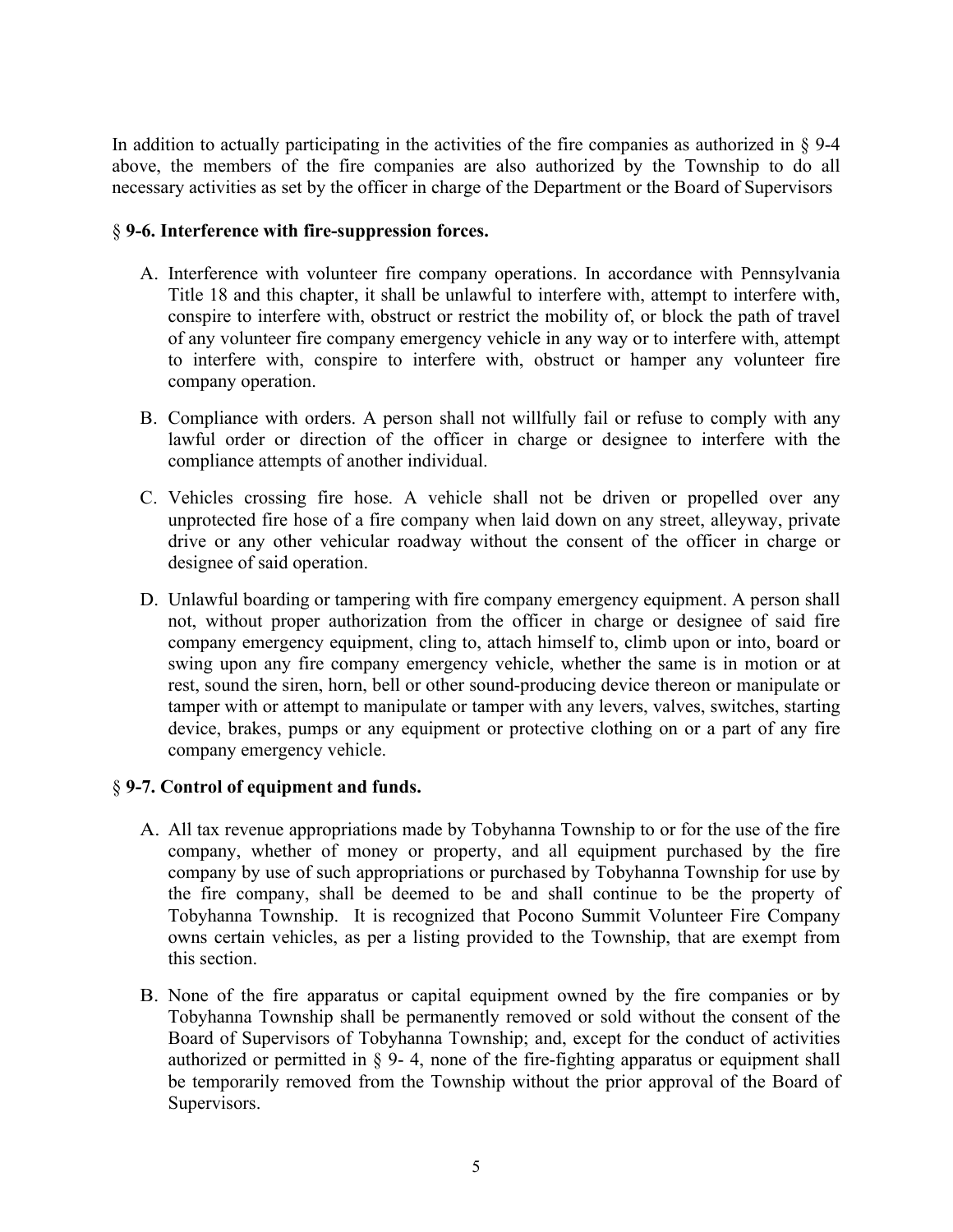- C. No capital expenditures over \$10,000.00 shall be made by the fire companies, which shall require it's borrowing of money or the pledge of Township credit without the prior written submission and consent of the Board of Supervisors.
- D. On or prior to September 1st, each year the fire companies shall submit to the Board of Supervisors of Tobyhanna Township its proposed budget of revenues and expenses for the forthcoming fiscal year for review by the Board of Supervisors.
- E. All Fire Companies shall submit a complete list of fire vehicles each year no later than ten (10) days prior to the Reorganizational Meeting in January.

# **§ 9-8. [List of expenditures.](https://ecode360.com/29559491#29559491)**

The official fire protection companies recognized by this Ordinance of the Tobyhanna Township Board of Supervisors shall provide Tobyhanna Township with an annual report of the use of the appropriated moneys from the Township for each completed year including but not limited to an annual financial report (financial statement) and budget before any further payments are made to the fire companies for the current year. Once every three years the official fire protection companies recognized by this Ordinance of the Tobyhanna Township Board of Supervisors shall provide Township of Tobyhanna with audited financial statements. The audited financial statements shall be provided annually to the Township.

# § **9-9. Annual financial reporting; fire company reporting, appropriations and disbursements.**

A. Required financial reporting and Township appropriations. In accordance with Section 1803 of the Pennsylvania Second Class Township Codel<sup>1</sup>I and as required herein, all fire companies recognized in § 9-3 shall bi-annually submit to the Board of Supervisors a report of use of appropriated moneys for each completed year of operation before any further payments are made to the fire company for the current year in such sum(s) that in the opinion of said Board of Supervisors may be necessary in support of fire company facilities and training in accordance with Section 1803(a) of the Pennsylvania Second Class Township Code.

*See 53 PS.§ 66803.* 

- B. Disbursements. Appropriated funds derived from local taxes levied in accordance with Section 1803(a) of the Pennsylvania Second Class Township Code and appropriated to the Fire Tax Fund shall be disbursed by the Board of Supervisors to a fire company employing either of two methods:
	- (1) Requests for funds to be paid to vendors shall be made to the Board of Supervisors at their regularly scheduled meetings. If approved by the Board of Supervisors, the Township shall disburse check(s) to the fire company written to vendor(s): or
	- (2) Reimbursement for expenses paid to vendors by the fire company shall occur after the Board of Supervisors has reviewed the list of invoices paid and approved such prepaid expenses at its regular scheduled meeting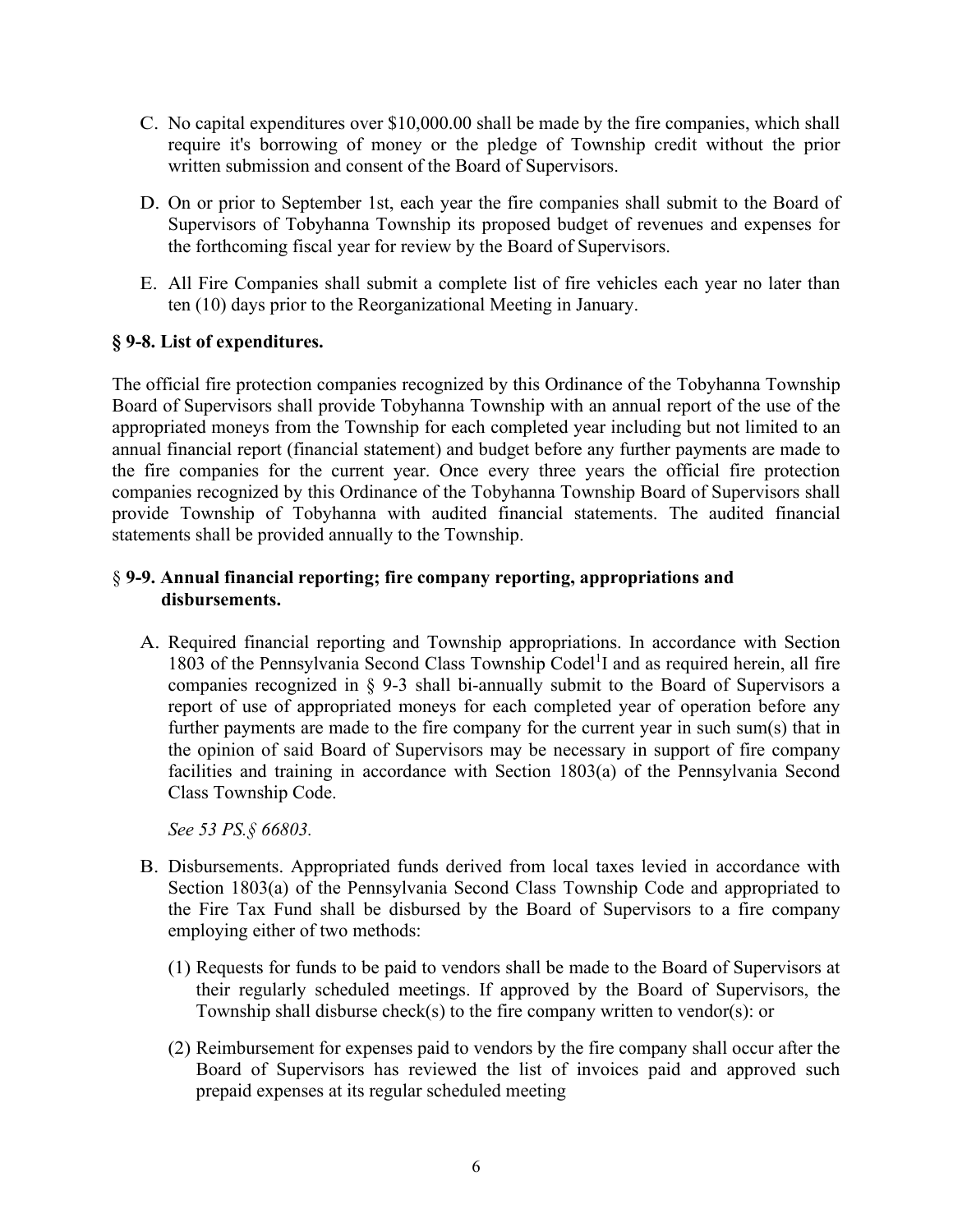- C. Fire Relief funds shall be dispersed by the Board of Supervisors based on a call volume basis to be reevaluated on a five (5) year basis of total fire calls.
- D. Other fire company regulations and reporting requirements. In accordance with Section 1803(b) of the Pennsylvania Second Class Township Code, I<sup>2</sup>I the Board of Supervisors establishes the following regulations and reporting requirements for fire companies serving the Township. Compliance with the following standards by a fire company is required to ensure the Board of Supervisors is able to monitor activities and performance of the fire company and to meet fundamental fire services performance expectations and maintain good working order, as anticipated by the Board of Supervisors. Failure to comply with these standards may cause the Board of Supervisors to initiate a notice of delinquency of service in accordance with Chapter 9, § 9-10. The requirements for fire companies are as follow:
	- (1) The fire company shall be recognized by the Township, as per§ 9-3 in this chapter.
	- (2) A charter has been granted to such fire company by the proper court under the laws of the Commonwealth of Pennsylvania.
	- (3) Such fire company shall own at least one motorized apparatus which complies with today's minimum standards such as, but not limited to current National Fire Protection Association (NFPA) standards or as licensed by the Pennsylvania State Department of Health.
	- (4) Such fire company shall have communications equipment capable of receiving and transmitting on the frequencies designated by Tobyhanna Township and/or the Monroe County Emergency Management Agency (EMA) as the fire and rescue band frequency for the Township. The aforesaid communications system is approved, if, required by law, federal and state permits, licenses and/or approvals are obtained.
	- (5) All apparatus owned by the Tobyhanna Township Volunteer Fire Company, or the Pocono Summit Volunteer Fire Company shall meet the minimum requirements as set forth in§ 9-7 of this chapter.
	- (6) Such fire company shall have an alarm system that is deemed adequate to alert its volunteer fire fighters.
	- (7) Such fire company shall maintain, within the boundaries of the Township, a suitable building of sufficient size to house fully equipped, approved apparatus meeting the requirements set forth in§ 9-7 of this section.
	- (8) The officer in charge and all designated line officers of such fire company are fulltime residents of Tobyhanna Township or a municipality contiguous thereto.
	- (9) All bylaws, and amendments thereto, of a fire company recognized in  $\S$  9-3 of this chapter shall be provided to the Township and kept current and on file with the Township Secretary. All amendments to any bylaws shall be presented to the Township within 45 days of adoption.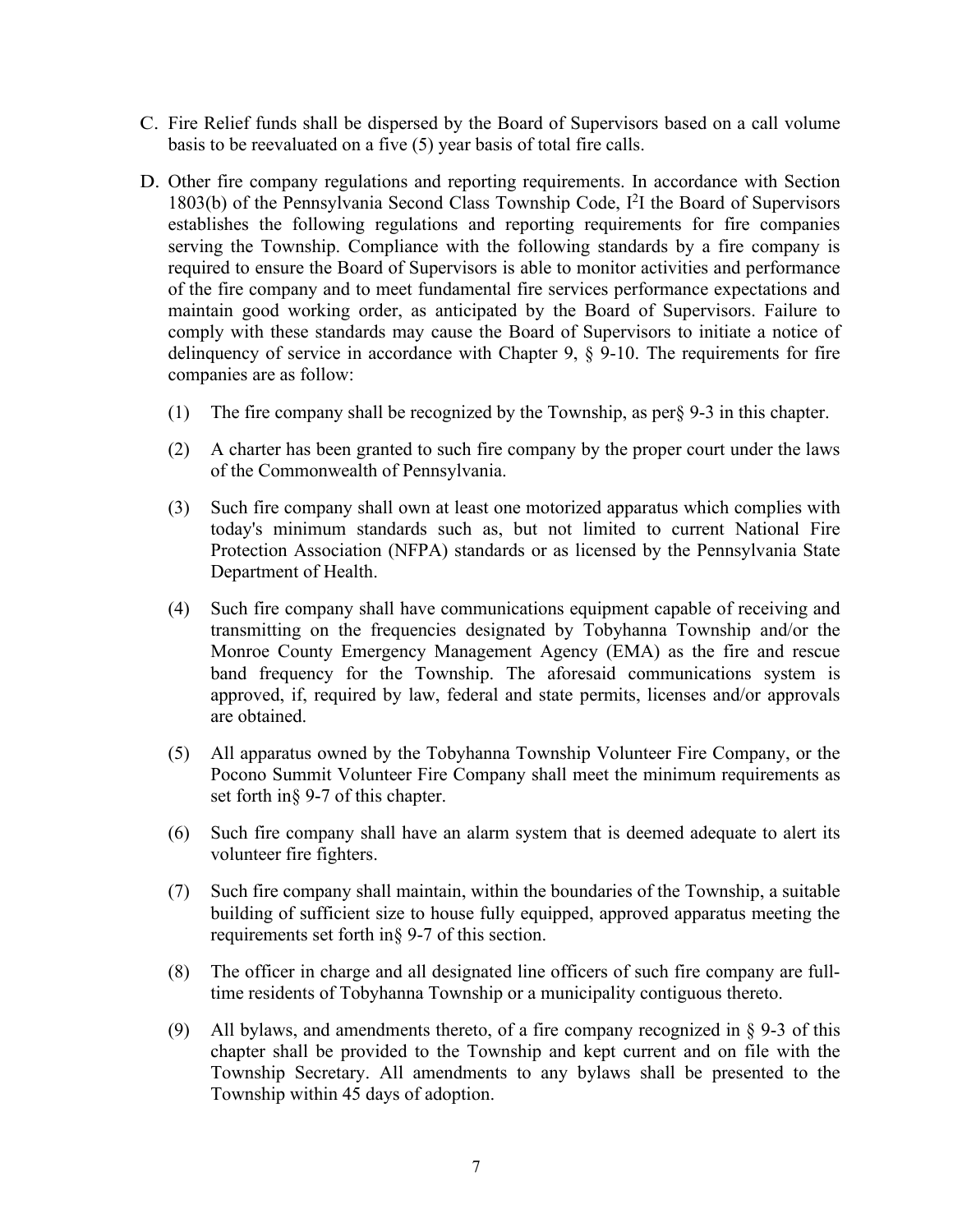- (10) Such fire company shall annually provide to the Township a certification of insurance (COI) from its insurance carrier and an up-to-date certificate of inspection.
- (11) Such fire company shall annually, within thirty days following their election of officers, provide to the Township a complete membership list that will include the officer in charge and all designees or other ranked officers/positions. The membership list will also include all active volunteer fire fighters in good standing with the fire company and who are qualified by training or other measures established by the fire company to be engaged during a fire call and perform fireprotection duties and activities authorized under § 9-4 of this chapter. The membership list will also designate all qualified apparatus drivers and summarize all training activities completed by the members.
- (12) Such fire company shall provide to the Township a listing of all fire apparatus (vehicles) that carry hose, ladders and contain pumps used in fire suppression in the Township. Such fire company shall annually test all fire pumps in accordance with Section 1911, Standard for Service Tests on Automotive Fire Department, of the NFPA standards and provide a test report to the Township Board of Supervisors indicating the date, time, duration and results of each pump test. The fire pump testing schedule shall be established by the Officer in charge to insure the equipment meets the intent of the requirements of NFPA. At a minimum, pumping equipment testing shall be scheduled and conducted within a twenty-four-month testing period. The results of all pump tests shall he kept on record and readily available for a period of five years.
- (13) Such fire company will provide a registered inventory of all ladders owned by the fire company and used in fire suppression in the Township. Such fire company shall annually test or cause to be tested all ground ladders used in fire suppression in accordance with NFPA 1932 standards and provide a report to the Township Board of Supervisors indicating the date, time, duration and results of each ladder test. The ladder testing schedule shall be established by the Officer in charge to insure the ladder meets the intent of the requirements of NFPA. At a minimum, ladder testing shall be scheduled and conducted within a twenty-four- month testing period. The results of all ladder tests shall be kept on record and readily available for a period of five years.
- (14) Such fire company shall annually test or cause to be tested all fire hoses used in fire suppression in accordance with Section 1962, Standards for Testing of Fire Hose, of the NFPA standards and provide a report to the Township Board of Supervisors indicating the date, time, duration and results of each hose test. The fire hose testing schedule shall be established by the Officer in charge to insure the equipment meets the intent of the requirements of NFPA. At a minimum, fire hose testing shall be scheduled and conducted within a twenty-four- month testing period. The results of all hose tests shall be kept on record and readily available for a period of five years.
- (15) Such fire company shall, at a minimum, provide activity reports and/or incident reports to the Board of Supervisors on regular monthly basis illustrating the number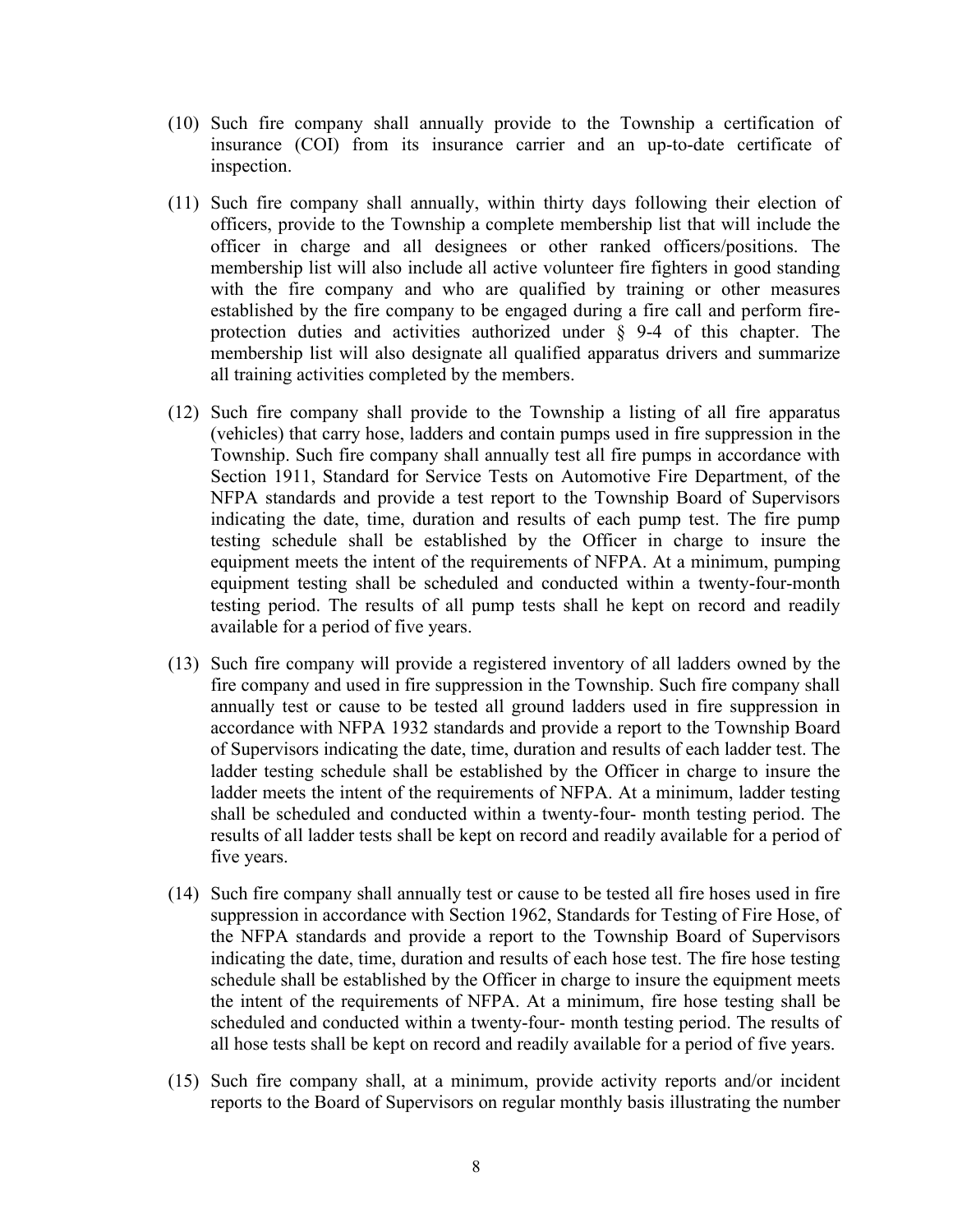of calls, type of calls and number of fire fighters responding and similar information in a standard presentation format. The Volunteer Fire Companies must cooperate in aiding the Township to prepare a current ISO report. At the end of each year standard activity report summary will be provided to the Board of Supervisors for review.

*See 53 PS.§ 66803(b).*

- (16) The Township Board of Supervisors shall determine, at its discretion, which expenses shall be borne by the volunteer fire company or by the Township.
- (17) The Township Board of Supervisors must be provided at the second meeting of each month a National Fire Incident Reporting System report from each volunteer fire company. Said NFIRS report shall be provided to the Board of Supervisors in writing as well as the Pennsylvania State Fire Commissioner.
- E. Other financial reporting. In order to maintain an understanding of the fire company's financial needs, the fire company shall quarterly submit a report of its financial condition for the calendar year and an adopted budget for the fire company.

## § **9-10. Election of officers.**

- (a) The members of the Fire Company are further authorized to elect from their membership such officers as may be provided in the bylaws of the fire company. The Board of Supervisors must be provided the qualifications and fire education and training of all members who are proposed for election as well as line officers, Chief, and Assistant Chiefs. The Fire Chief and Assistant Chiefs for each volunteer fire department shall meet NFPA standard requirements and be approved, as to the qualification of the candidate, by the Board of Supervisors.
- (b) All firefighters are required to hold, at a minimum, a Certification of Firefighter I (NFPA 1001). All line officers are required to hold, at a minimum, a Certificate of Firefighter II (NFPA 1001). Fire Essentials shall be acceptable.
- (c) All firefighters are required to hold National Incident Management System (NIMS) certification (100, 200, 700, 800).
- (d) All Chiefs also are required to hold National Incident Management System (NIMS) certification (300, 400).

### § **9-11. Delinquency of fire service.**

A. The Tobyhanna Township Board of Supervisors provides for fire protection in Tobyhanna Township and requires that a fire company recognized under § 9-3 of this chapter operate and be managed in accordance with the laws of the Commonwealth of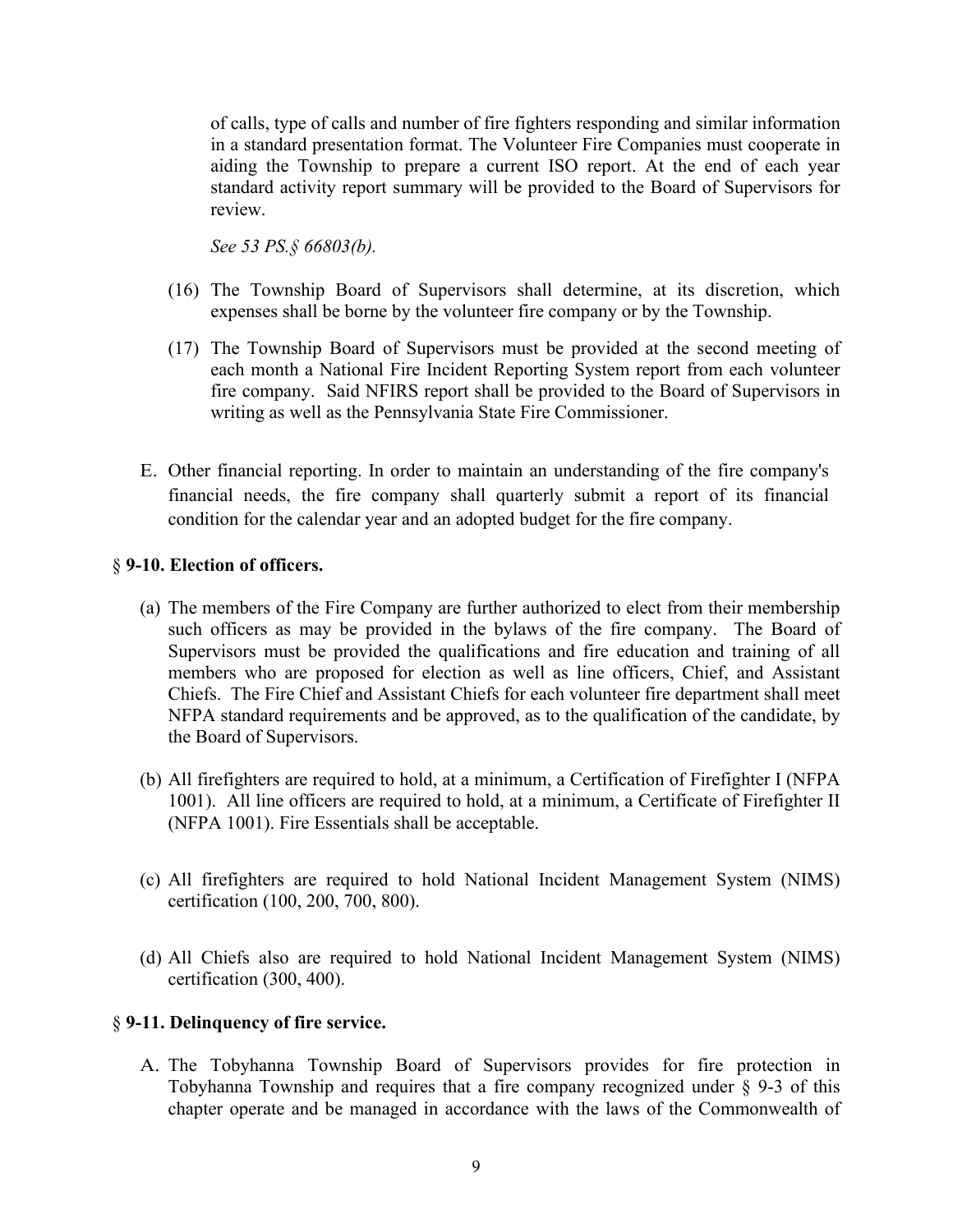Pennsylvania, Chapter 9 of the Township Code, the fire company's bylaws, and the standards of fire protection of the NFPA. Failure to adhere to these expectations and requirements or failure to do what law or duty requires constitutes a delinquency of service. Should the Township Board of Supervisors believe that for any reason the fire company is in noncompliance and not providing adequate fire protection to the Township, the Board of Supervisors shall direct the Township Manager and/or other designee to investigate and examine the reasons for noncompliance using the following process:

- (1) The Township Manager and/or other designee will contact the fire company's Chief Administrative Official, in writing, and indicate the findings by the Township of noncompliance in a noncompliance notification letter.
- (2) Within the noncompliance notification letter, the Township Manager or other designee will coordinate with the fire company's Chief Administrative Official the date(s), times and place to hold a meeting to discuss the findings, service concerns and/or compliance concerns and deficiencies with the Chief Administrative Officer, the Fire Company Liaison Committee or other duly acknowledged representatives of the fire company.
- (3) Within 10 days following the meeting with the fire company's Chief Administrative Office, Liaison Committee or duly appointed representatives, the Township Manager and/or other designee will present, in writing, to the Board of Supervisors all findings and the current disposition of all findings as a result of the meeting. A copy of the findings and disposition comments will also be forwarded to the fire company.
- (4) Following receipt by the fire company of the findings summary letter, the fire company will have 15 days to contact the Township Manager and schedule a presentation for the next Board of Supervisors meeting for the purpose of discussing the findings and the disposition of the findings and responding to the compliance issues.
- (5) If the fire company adequately addresses the noncompliance findings and agrees to any corrective actions or measures approved by the Board of Supervisors related to the findings and the disposition of the findings, the fire company shall be deemed to be in compliance. Upon appropriate motion and approval by the Board of Supervisors, the Township Manager and/or other designee will provide written notification of compliance.
- (6) If noncompliance is sustained, the Board of Supervisors by majority motion may issue a notice of delinquency of service and initiate the delinquency of service process outlined in § 9-10B and other actions provided in§ 9-10. The Board of Supervisors may also issue a notice of delinquency of service to ensure public safety is maintained in the Township.
- B. Delinquency of service. In the event that a fire company established to provide fire protection or other emergency services and recognized in§ 9-3 by Tobyhanna Township, or any successor organization, shall at any time after the establishment of this chapter fail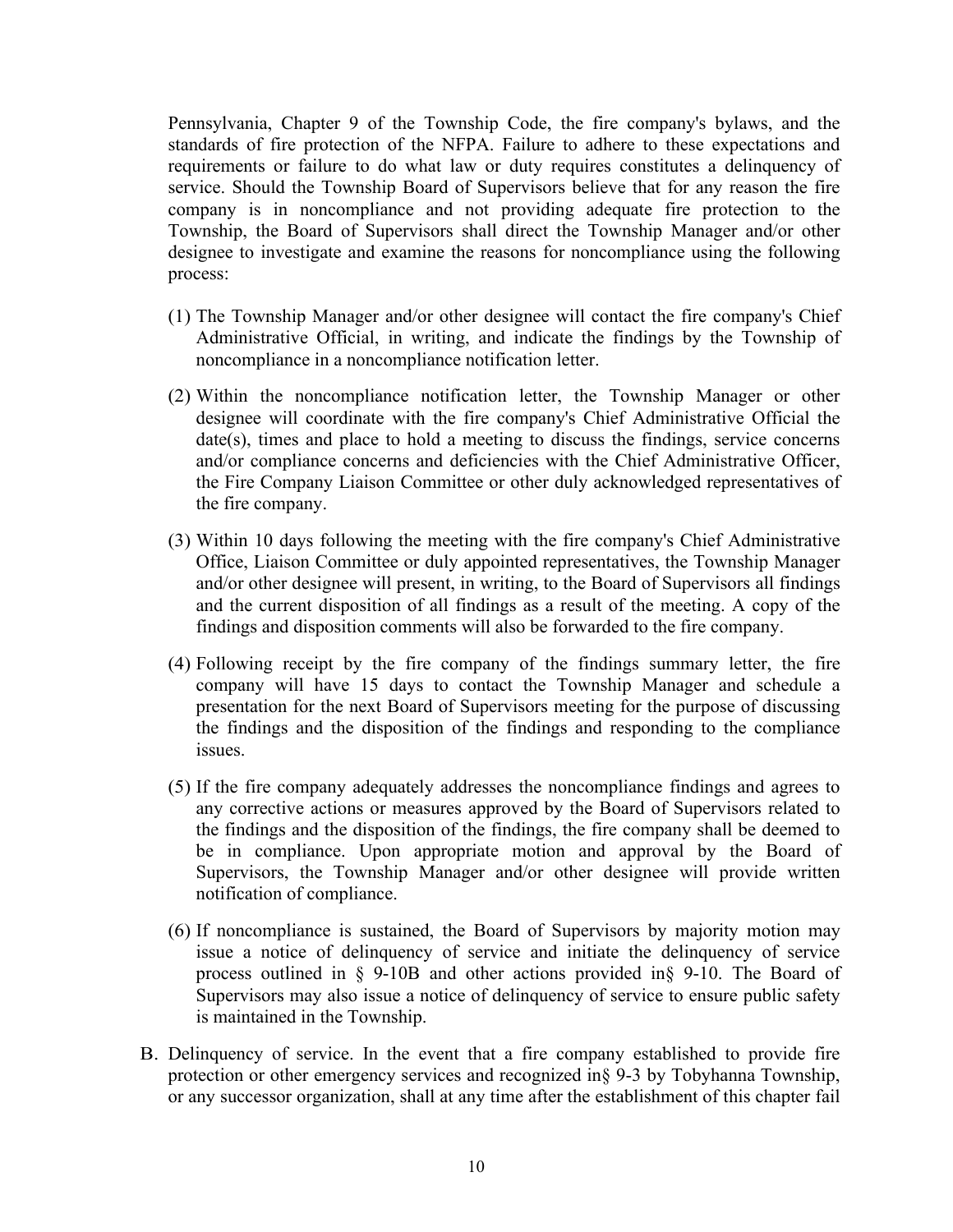to maintain the fire- protection service with a reasonable level of working order, in accordance with established standards, guidelines and agreements to operate and manage in accordance with the laws of the Commonwealth of Pennsylvania, Chapter 9 of the Township Code, the fire company's bylaws, and NFPA, the Board may serve written notice of delinquency of service upon the fire company and its officers stating:

- (1) The manner in which the fire company has failed to maintain public fire-protection service in a reasonable condition and issues related to noncompliance and delinquency of service.
- (2) A demand that such deficiencies, issues of noncompliance and delinquency of service related to this chapter and the fire protection of Tobyhanna Township be corrected within 30 days.
- (3) A schedule for presenting to the Board of Supervisors an explanation for such deficiencies, issues of noncompliance and delinquency of service related to this chapter and the fire protection of Tobyhanna Township.
- (4) The date and places of public hearing, which shall be held within 45 days of the notice.
- C. Public hearing for delinquency of service. At such a hearing, the Board of Supervisors may amend the terms of the original notice of delinquency of service concerning the deficiencies and may give an extension of time within which the fire company shall correct them. If the deficiencies or any modifications thereof were not corrected within 30 days of the notice of delinquencies referred to above or within any agreed-upon extension of time, the Township Board of Supervisors may intervene in the operation of the fire company through a resolution establishing a Fire Board in accordance with the provision of this chapter.
- D. Formation of the Fire Board. If after the public hearing for delinquency of service, the Board of Supervisors determines that delinquencies exist and that a fire company is not performing effectively and providing adequate fire-protection services, the Board of Supervisors may form a Fire Board as follows:
	- (1) The Fire Board shall be established by resolution passed by the Board of Supervisors and shall be maintained for an initial period of one year. The Fire Board shall be established and have authority over all functions of fire-protection service currently maintained by the delinquent fire company including, but not limited to, the administration, collection of revenues, payment of charges, organization of officers and similar administrative and operational functions. The Fire Board will provide direct guidance and direction over the delinquent fire company in addressing all operational problems that have contributed in whole or in part to the delinquency of service. If a Fire Board is established by resolution, the delinquent fire company shall be subject to the jurisdiction and control of the Fire Board and shall at all times conform to any and all rules and regulations adopted by said Board, anything in the constitution and bylaws of any fire company to the contrary notwithstanding.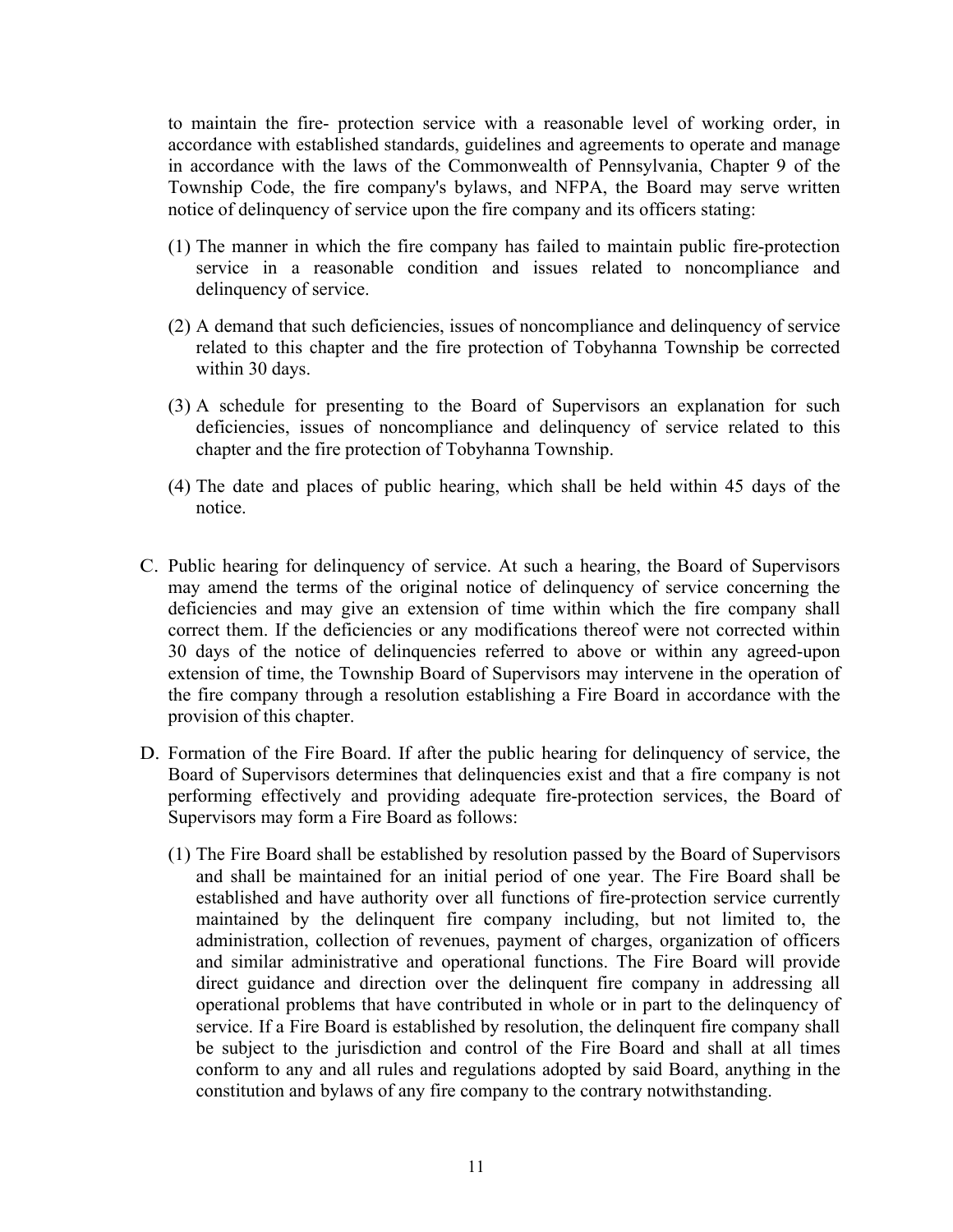- (2) Rights of the fire company. Establishment of the Fire Board shall not constitute a taking or disbandment of the fire company, nor vest in the Township any rights above those provided for by the Pennsylvania Second Class Township Code and other relevant laws of the Commonwealth of Pennsylvania.
- (3) Duties and responsibilities. The specific duties and mission of the Fire Board shall be established in detail by a resolution passed by the Board of Supervisors. At a minimum, the Fire Board shall accomplish the following:
	- (a) The Fire Board shall retain fire company operability and shall maintain such minimum standards of operation of the fire company as the Township Board of Supervisors may prescribe and shall develop plans and make suggestions for improving such standards and shall report such plans and suggestions to the Township Board of Supervisors.
	- (b) Authority. The Fire Board shall have the authority to remove, appoint or affirm all fire company officers, ancillary boards and committee members to serve in various capacities as specified in the fire company bylaws.
	- (c) The Fire Board shall have approval authority over all fire company financial expenditures and administrative matters.
	- (d) The Fire Board shall appoint its own clerk(s) or administrative officers from the membership of the fire company to implement day-to-day tasks of the fire company and who shall serve at the pleasure of the Fire Board.
	- (e) The Fire Board shall determine the tasks to be performed and the powers entitled to the officer in charge and administrative officers during the period of delinquency.
	- (f) Organization of the Fire Board. The Fire Board shall consist of five members with each Fire Board member having staggered terms from one to five years. Thereafter a new member shall be appointed by the Board of Supervisors each year for a term of five years, or until a successor is appointed and qualified, with no more than two members being reappointed or replaced during any future calendar year. The organizational procedures will continue to remain in effect until the Board of Supervisors deems the delinquency of service to be corrected.
- E. Correction of delinquency; burden of proof. Before the expiration of one year from the determination of delinquency and formation of the Fire Board, the Township shall, upon its initiative or upon request of a fire company representative, call a public meeting upon notice to the fire company. At the public hearing, the fire company shall be provided with an opportunity to show cause as to why the Fire Board shall not, at the option of the Township, continue for a succeeding year. If the Board of Supervisors shall determine that the fire company is capable to resume service and to maintain compliance with the laws of the Commonwealth of Pennsylvania, Chapter 9 of the Township Code, the fire company's bylaws, and NFPA or other deficiencies, the Township Board of Supervisors shall by resolution cease to maintain the formation of the Fire Board at the end of said year, or a date to be mutually determined by the fire company and the Township which is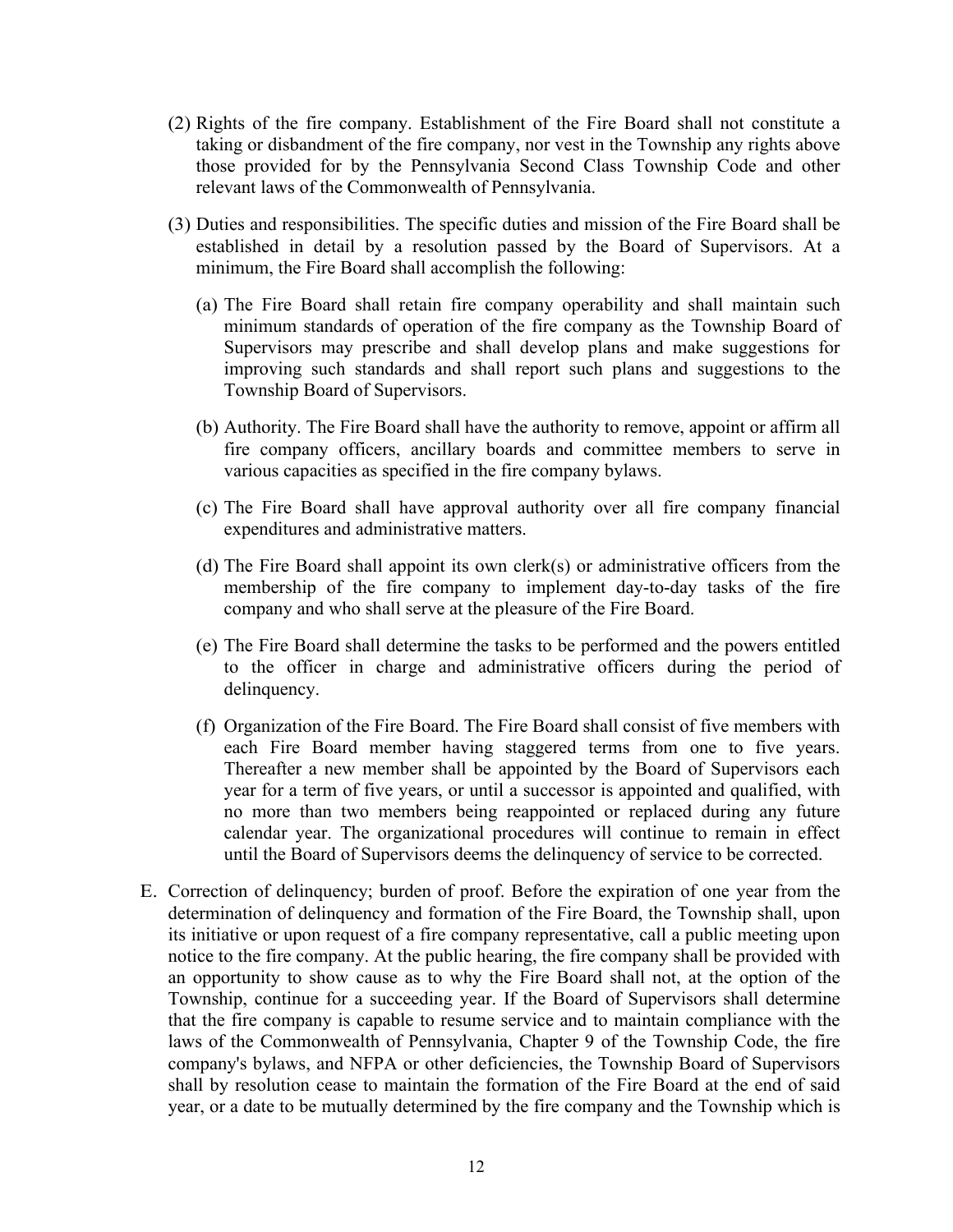suitable for the effective transition. If the Board shall determine, at the recommendation of the Fire Board, that the fire company is still delinquent, the Board of Supervisors shall, at its discretion, continue to reaffirm the Fire Board for a next succeeding year and, subject to a similar hearing and determination, in each year thereafter in accordance with this section.

F. Any and all costs to the Township incurred as a result of administering and operating the fire company (e.g., mailing expenses, staff time, travel) and any additional penalties or fees set by the Township shall be paid by fire company or Fire Board.

## § **9-12. Municipal liability.**

- A. Unless otherwise provided in this chapter or by action of the Tobyhanna Township Board of Supervisors, no fire company recognized in  $\S$  9-3 of this chapter or its officers, members, representatives, agents, servants or employees shall have the power or authority, either actual, apparent or implied, to contractually bind or create contractual liability on the part of Tobyhanna Township or any other municipal entity.
- B. It is recognized that a fire company, as specified in § 9-3, when engaged in activities and duties specified in § 9-4, is a governmental agency and that its officers, members, representatives, agents, servants or employees are included within the provisions of the Political Subdivision Immunity Act, 42 Pa.C.S.A. § 8541 et seq., and, as such, said Tobyhanna Township fire company, its officers, members, representatives, agents, servants and employees are entitled to immunity from tort liability under the Pennsylvania Political Subdivision Tort Claims Act and to all rights and privileges as provided in said act.

### § **9-13. Violations and penalties.**

Any person who shall violate any provisions of this Chapter 9, § 9-6 shall, upon conviction thereof, be sentenced to pay a fine not exceeding \$1,000. Each day that a violation continues beyond the date fixed for compliance shall constitute a separate offense. It is further provided that, upon judgment against any person by summary conviction, or by proceedings by summons on default of payment of the fine or penalty imposed and the costs, the defendant may be sentenced and committed to the county prison for a period not exceeding 30 days.

### § **9-14. Establishment of Fire Commission**

The Board of Supervisors may establish the Tobyhanna Township Fire Commission and will determine commission membership and commission status at their discretion.

EFFECTIVE DATE. This Ordinance shall become effective five (5) days after final enactment.

*ENACTED AND ORDAINED* this day of 3022.